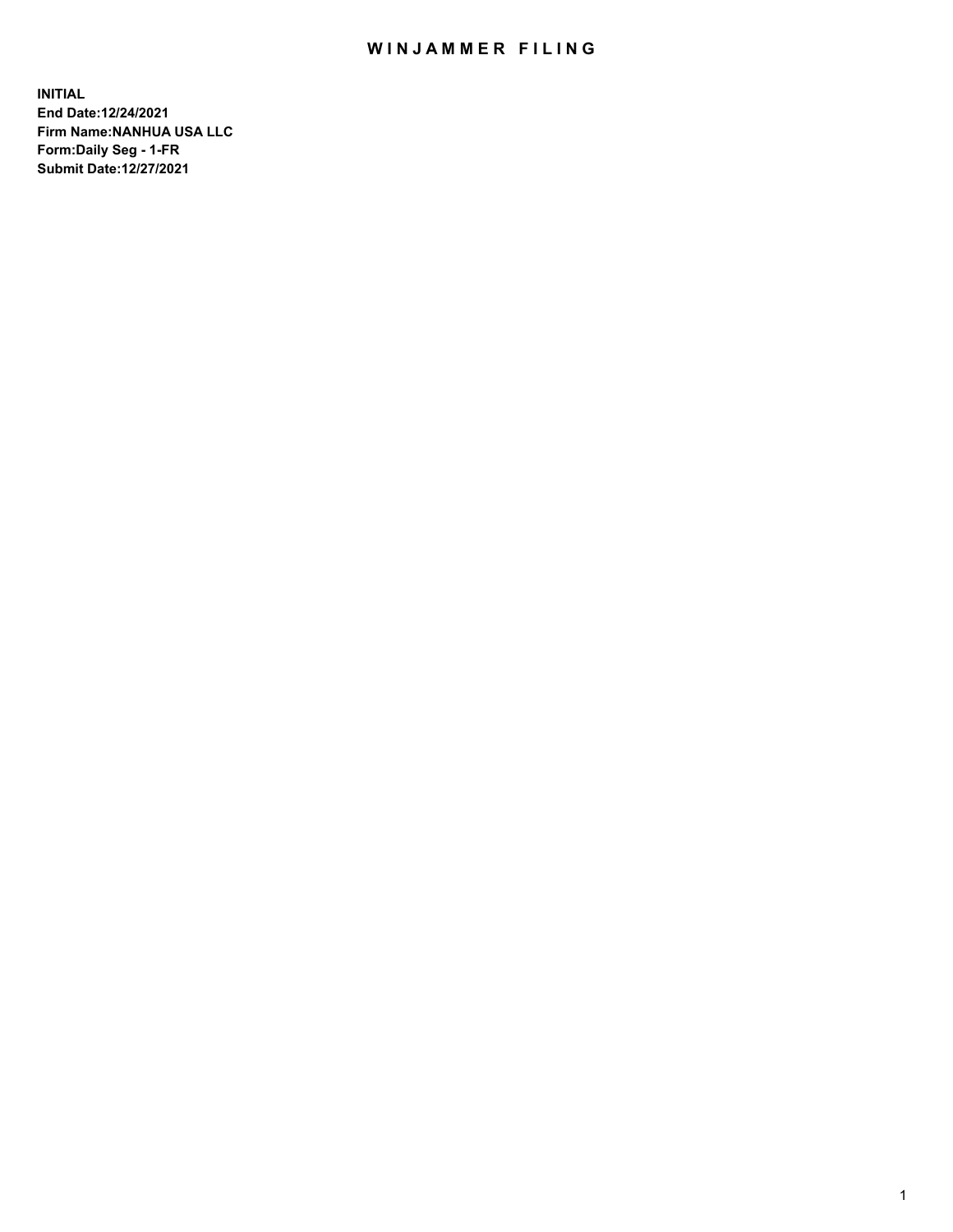## **INITIAL End Date:12/24/2021 Firm Name:NANHUA USA LLC Form:Daily Seg - 1-FR Submit Date:12/27/2021 Daily Segregation - Cover Page**

Name of Company **NANHUA USA LLC** [0010] Contact Name **Tracy Yuan** [0040] Contact Phone Number **+1 (312) 526-3930** [0060] Contact Email Address **tracy.yuan@nanhua-usa.com** [0065] FCM's Customer Segregated Funds Residual Interest Target (choose one): a. Minimum dollar amount: ; or **3,500,000** [8930] b. Minimum percentage of customer segregated funds required:% ; or **0** [8940] c. Dollar amount range between:and; or **0** [8950] **0** [8951] d. Percentage range of customer segregated funds required between:% and%. **0** [8960] **0** [8961] FCM's Customer Secured Amount Funds Residual Interest Target (choose one): a. Minimum dollar amount: ; or **100,000** [8970] b. Minimum percentage of customer secured funds required:% ; or **0** [8980] c. Dollar amount range between:and; or **0** [8990] **0** [8991] d. Percentage range of customer secured funds required between:% and%. **0** [9000] **0** [9001] FCM's Cleared Swaps Customer Collateral Residual Interest Target (choose one): a. Minimum dollar amount: ; or **0** [9010] b. Minimum percentage of cleared swaps customer collateral required:% ; or **0** [9020] c. Dollar amount range between:and; or **0** [9030] **0** [9031] d. Percentage range of cleared swaps customer collateral required between:% and%. **0** [9040] **0** [9041]

Attach supporting documents CH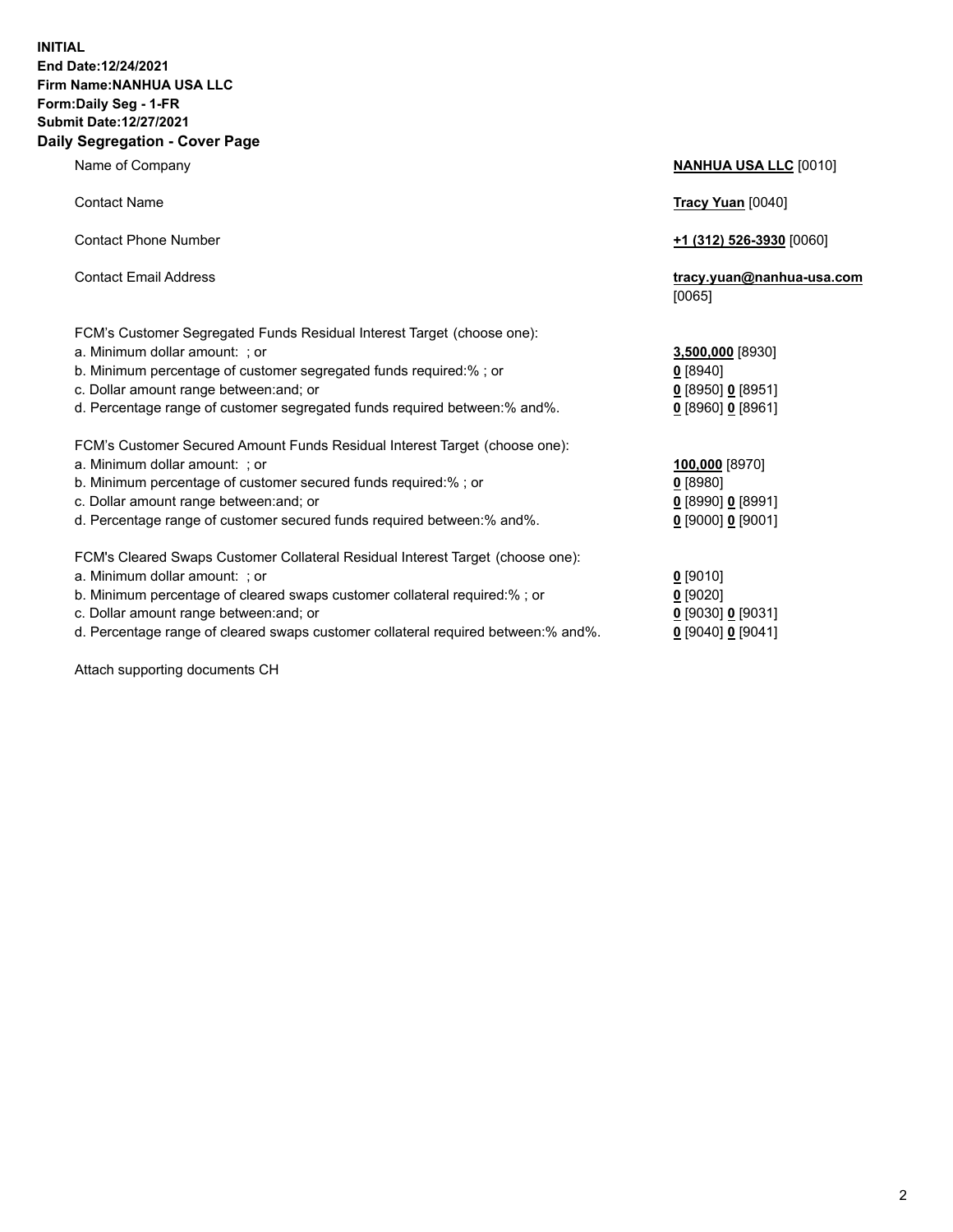## **INITIAL End Date:12/24/2021 Firm Name:NANHUA USA LLC Form:Daily Seg - 1-FR Submit Date:12/27/2021 Daily Segregation - Secured Amounts**

|     | Foreign Futures and Foreign Options Secured Amounts                                                        |                                      |
|-----|------------------------------------------------------------------------------------------------------------|--------------------------------------|
|     | Amount required to be set aside pursuant to law, rule or regulation of a foreign                           | $0$ [5605]                           |
|     | government or a rule of a self-regulatory organization authorized thereunder                               |                                      |
| 1.  | Net ledger balance - Foreign Futures and Foreign Option Trading - All Customers                            |                                      |
|     | A. Cash                                                                                                    | 351,265 [5615]                       |
|     | B. Securities (at market)                                                                                  | $0$ [5617]                           |
| 2.  | Net unrealized profit (loss) in open futures contracts traded on a foreign board of trade                  | $0$ [5625]                           |
| 3.  | Exchange traded options                                                                                    |                                      |
|     | A. Market value of open option contracts purchased on a foreign board of trade                             | $0$ [5635]                           |
|     | B. Market value of open contracts granted (sold) on a foreign board of trade                               | $0$ [5637]                           |
| 4.  | Net equity (deficit) (add lines 1. 2. and 3.)                                                              | 351,265 [5645]                       |
| 5.  | Account liquidating to a deficit and account with a debit balances - gross amount                          | $0$ [5651]                           |
|     | Less: amount offset by customer owned securities                                                           | $0$ [5652] $0$ [5654]                |
| 6   | Amount required to be set aside as the secured amount - Net Liquidating Equity                             | 351,265 [5655]                       |
|     | Method (add lines 4 and 5)                                                                                 |                                      |
| 7.  | Greater of amount required to be set aside pursuant to foreign jurisdiction (above) or line                | 351,265 [5660]                       |
|     | 6.                                                                                                         |                                      |
|     | FUNDS DEPOSITED IN SEPARATE REGULATION 30.7 ACCOUNTS                                                       |                                      |
| 1.  | Cash in Banks                                                                                              |                                      |
|     | A. Banks located in the United States                                                                      | 644,509 [5700]                       |
|     | B. Other banks qualified under Regulation 30.7                                                             | 0 [5720] 644,509 [5730]              |
| 2.  | <b>Securities</b>                                                                                          |                                      |
|     | A. In safekeeping with banks located in the United States                                                  | $0$ [5740]                           |
|     | B. In safekeeping with other banks qualified under Regulation 30.7                                         | 0 [5760] 0 [5770]                    |
| 3.  | Equities with registered futures commission merchants                                                      |                                      |
|     | A. Cash                                                                                                    | $0$ [5780]                           |
|     | <b>B.</b> Securities                                                                                       | $0$ [5790]                           |
|     | C. Unrealized gain (loss) on open futures contracts                                                        | $0$ [5800]                           |
|     | D. Value of long option contracts                                                                          | $0$ [5810]                           |
|     | E. Value of short option contracts                                                                         | 0 [5815] 0 [5820]                    |
| 4.  | Amounts held by clearing organizations of foreign boards of trade                                          |                                      |
|     | A. Cash                                                                                                    | $0$ [5840]                           |
|     | <b>B.</b> Securities                                                                                       | $0$ [5850]                           |
|     | C. Amount due to (from) clearing organization - daily variation                                            | $0$ [5860]                           |
|     | D. Value of long option contracts                                                                          | $0$ [5870]                           |
|     | E. Value of short option contracts                                                                         | 0 [5875] 0 [5880]                    |
| 5.  | Amounts held by member of foreign boards of trade                                                          |                                      |
|     | A. Cash                                                                                                    | 60,968 [5900]                        |
|     | <b>B.</b> Securities                                                                                       | $0$ [5910]                           |
|     | C. Unrealized gain (loss) on open futures contracts                                                        | $0$ [5920]                           |
|     | D. Value of long option contracts                                                                          | $0$ [5930]                           |
|     | E. Value of short option contracts                                                                         | <u>0</u> [5935] <b>60,968</b> [5940] |
| 6.  | Amounts with other depositories designated by a foreign board of trade                                     | $0$ [5960]                           |
| 7.  | Segregated funds on hand                                                                                   | $0$ [5965]                           |
| 8.  | Total funds in separate section 30.7 accounts                                                              | 705,477 [5970]                       |
| 9.  | Excess (deficiency) Set Aside for Secured Amount (subtract line 7 Secured Statement<br>Page 1 from Line 8) | 354,212 [5680]                       |
| 10. | Management Target Amount for Excess funds in separate section 30.7 accounts                                | 100,000 [5980]                       |
| 11. | Excess (deficiency) funds in separate 30.7 accounts over (under) Management Target                         | 254,212 [5985]                       |
|     |                                                                                                            |                                      |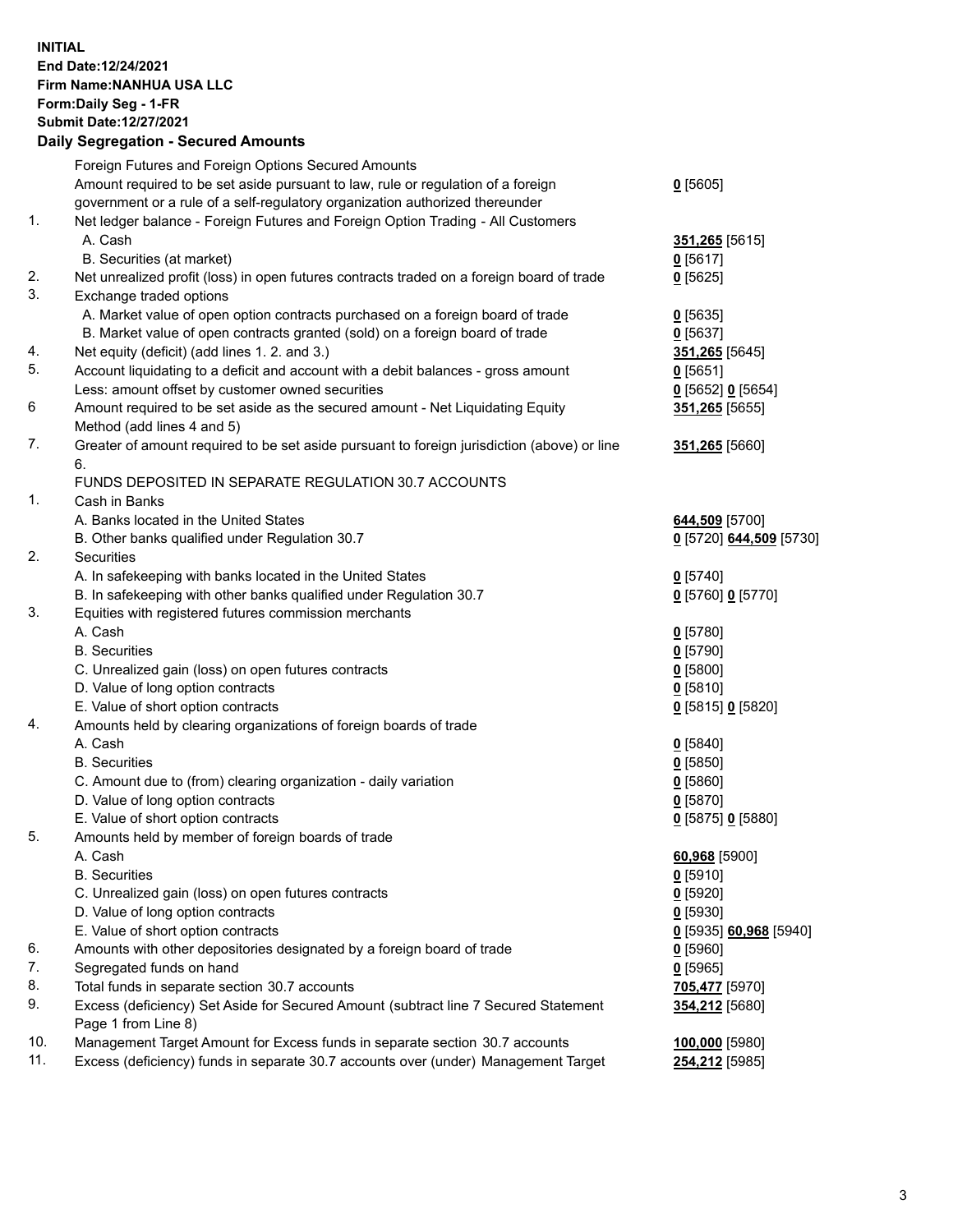**INITIAL End Date:12/24/2021 Firm Name:NANHUA USA LLC Form:Daily Seg - 1-FR Submit Date:12/27/2021 Daily Segregation - Segregation Statement** SEGREGATION REQUIREMENTS (Section 4d(2) of the CEAct) 1. Net ledger balance A. Cash **199,101,528** [5000] B. Securities (at market) **0** [5010] 2. Net unrealized profit (loss) in open futures contracts traded on a contract market **-36,765,361** [5020] 3. Exchange traded options A. Market value of open option contracts purchased on a contract market **522,262** [5030] B. Market value of open option contracts granted (sold) on a contract market **-2,209,896** [5040] 4. Net Equity (deficit) (add lines 1, 2, and 3) **160,648,533** [5050] 5. Accounts liquidating to a deficit and accounts with debit balances - gross amount **0** [5060] Less: amount offset by customer owned securities **0** [5070] **0** [5080] 6. Amount required to be segregated (add lines 4 and 5) **160,648,533** [5090] FUNDS IN SEGREGATED ACCOUNTS 7. Deposited in segregated funds bank accounts A. Cash **13,254,762** [5100] B. Securities representing investment of customers' funds (at market) **0** [5110] C. Securities held for particular customers or option customers in lieu of cash (at market) **0** [5120] 8. Margins on deposit with derivatives clearing organizations of contract markets A. Cash **163,916,468** [5130] B. Securities representing investment of customers' funds (at market) **0** [5140] C. Securities held for particular customers or option customers in lieu of cash (at market) **0** [5150] 9. Net settlement from (to) derivatives clearing organizations of contract markets **0** [5160] 10. Exchange traded options A. Value of open long option contracts **522,262** [5170] B. Value of open short option contracts **-2,209,896** [5180] 11. Net equities with other FCMs A. Net liquidating equity **0** [5190] B. Securities representing investment of customers' funds (at market) **0** [5200] C. Securities held for particular customers or option customers in lieu of cash (at market) **0** [5210] 12. Segregated funds on hand **0** [5215] 13. Total amount in segregation (add lines 7 through 12) **175,483,596** [5220] 14. Excess (deficiency) funds in segregation (subtract line 6 from line 13) **14,835,063** [5230] 15. Management Target Amount for Excess funds in segregation **3,500,000** [5240] 16. Excess (deficiency) funds in segregation over (under) Management Target Amount **11,335,063** [5250]

Excess